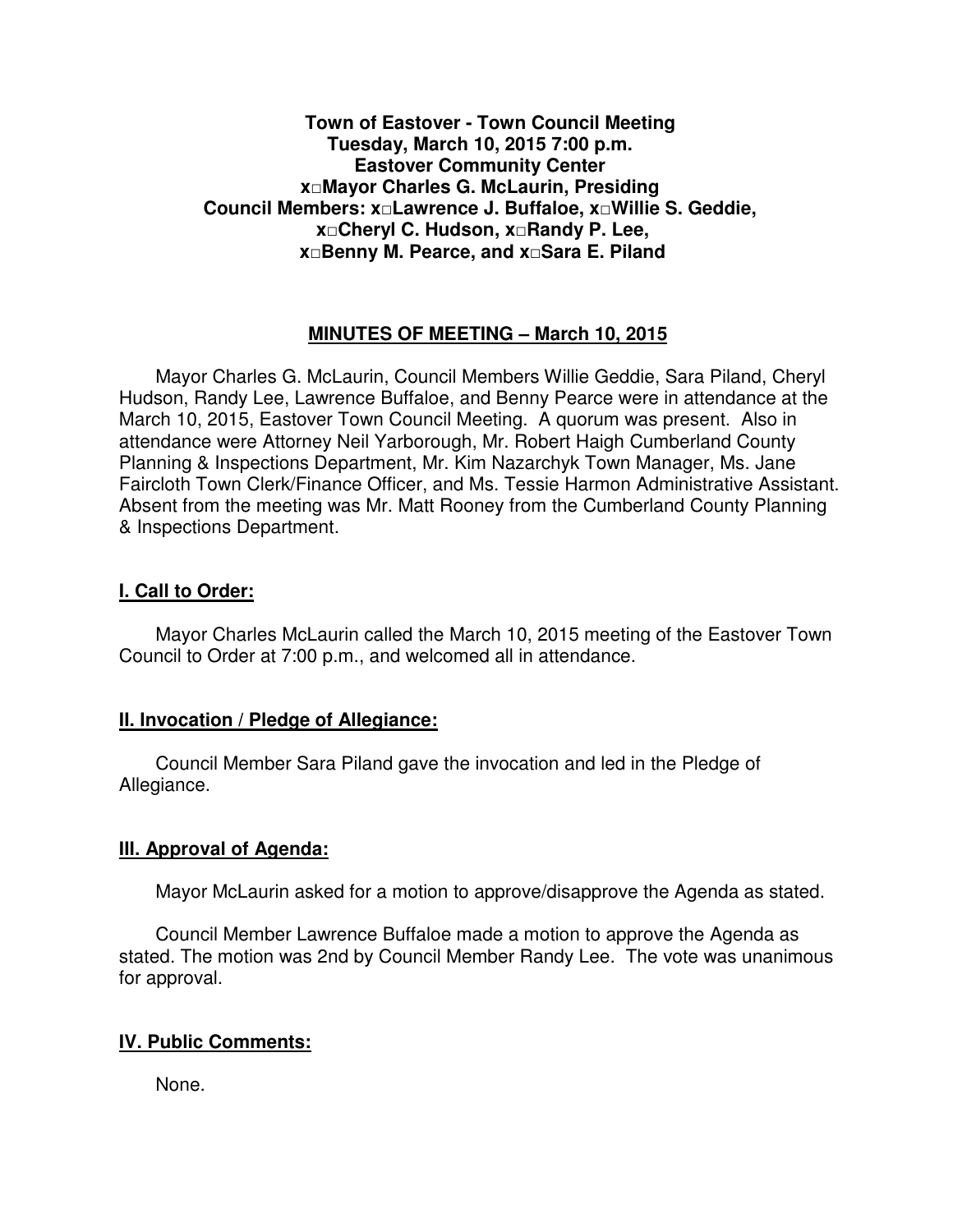## **V. Consent Agenda:**

 Mayor McLaurin asked for a motion to approve/disapprove the Consent Agenda as stated.

 Council Member Cheryl Hudson made a motion to approve the Consent Agenda as so stated. The motion was  $2^{nd}$  by Council Member Sara Piland. The vote was unanimous for approval.

## **VI. Discussion Agenda:**

#### **Agenda Item #1:**

# **PUBLIC HEARING: CASE NO. P15-14:**

 **P15-14. REZONING OF 3.44+/- ACRES FROM A1 AGRICULTURAL TO R30 RESIDENTIAL/CZ CONDITIONAL ZONING FOR A ZERO LOT LINE DEVELOPMENT OR TO A MORE RESTRICTIVE ZONING DISTRICT; LOCATED AT 2618, 2632, 2643 AND 2654 BEARD ROAD; SUBMITTED BY LARRY AND BARBARA FERRELL, RICHARD A. AND ELAINE H. MOUNTFORD ET AL (OWNERS) AND GEORGE LOTT, PLS. (EASTOVER 03/10/2015\*)** 

Mayor McLaurin stated that I now **Open the Public Hearing** on Case No. P15-14.

 Mr. Robert Haigh from the Cumberland County Planning & Inspections Department briefed the Council on Case No. P15-14. Mr. Haigh stated that the site information is as follows: Frontage & Location: 569.02'+/- on SR 1722 (Beard Road). Depth: 315.43'+/-. The jurisdiction is Eastover. Mr. Haigh stated that the initial zoning is A1. If approved the vacant commercial structure and use will become nonconforming. The surrounding land use is residential including manufactured dwellings. Mr. Haigh stated that there is hydric soil present, and has Eastover Sanitary District water/septic.

 Mr. Haigh stated that the staff recommends the board further find that approval of this rezoning is reasonable and in the public interest because the district requested for the subject property meets or exceeds the location criteria of the adopted Land Use Policies Plan. If approved R30 will allow for lot sizes and uses that are consistent with the surrounding area; and public water is available to the subject properties. Mr. Haigh asked the Council if they had any questions concerning the case presented.

Mayor McLaurin asked for further discussion from Council, and there was none.

Mayor McLaurin asked for a motion to **Close** the Public Hearing.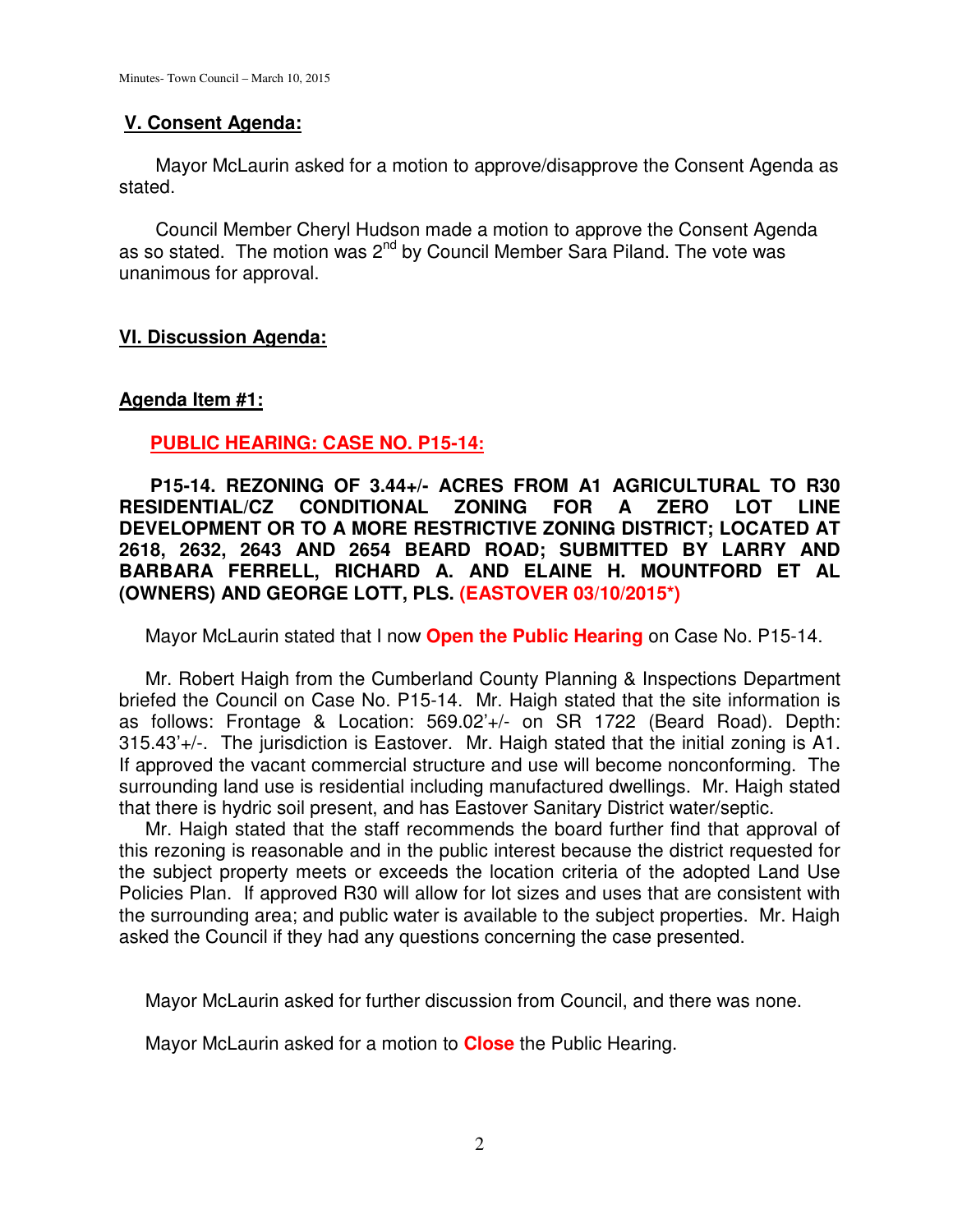Council Member Cheryl Hudson made a motion to Close the Public Hearing. The motion was 2<sup>nd</sup> by Council Member Randy Lee. The vote was unanimous for approval.

 Mayor McLaurin asked for motions for approval or disapproval of Case No. P15-14 showing consistency and reasonableness.

 Council Member Sara Piland made a motion to approve Case No. P15-14 for R30 Residential/CZ Conditional Zoning for a zero lot line development district based on the following: (1) R30 will allow for lot sizes and uses that are **consistent** with the surrounding area; and (2) Public water is available to the subject properties.

Council Member Cheryl Hudson  $2^{nd}$  the motion. The vote was unanimous for approval.

 Council Member Sara Piland made a motion to the request for rezoning in Case No. P15-14 is consistent with the adopted comprehensive plan designated as the 2030 Growth Vision Plan, which calls for "community growth area" at this location, as the proposed district would allow development at 2.2 units per acre and greater than one. Although the requested district is not entirely consistent with the Eastover Area Detailed Land Use Plan, which calls for "one acre residential lots" at this location, the request is **reasonable** because approval will ensure the pre-existing dwellings are conforming for density purposes.

Council Member Cheryl Hudson  $2^{nd}$  the motion. The vote was unanimous for approval.

#### **Agenda Item #2:**

# **CASE NO. 99-101: CONSIDERATION OF THE MICHAEL NORRIS- AUTO SALES; REQUEST FOR A C(P)(CCOD) SITE PLAN & GROUP DEVELOPMENT REVIEW, COUNTY ZONING AND SUBDIVISION ORDINANCES AND EASTOVER SUPPLEMENTAL AMENDMENTS; ZONING: C(P)(CCOD); TOTAL ACREAGE: 2.74 +/-; LOCATION: 3741 DUNN ROAD (US HWY 301). (EASTOVER).**

 Mayor McLaurin stated that Mr. Robert Haigh will brief the Council on Case No. 99- 101.

 Mr. Haigh stated that the developer is requesting approval of an addition of a motor vehicle sales lot & office within a portion of the existing flooring store building. He said this is a group development of a grocery store and retails sales within the existing structures. The site also includes several storage buildings. He stated that the property has 540.00'feet +/- of road frontage along SR 1728 (Middle Road) and 380.0' feet +/- of road frontage along US HWY 301 (Dunn Road). Water and sewer will be provided by the Eastover Sanitary District.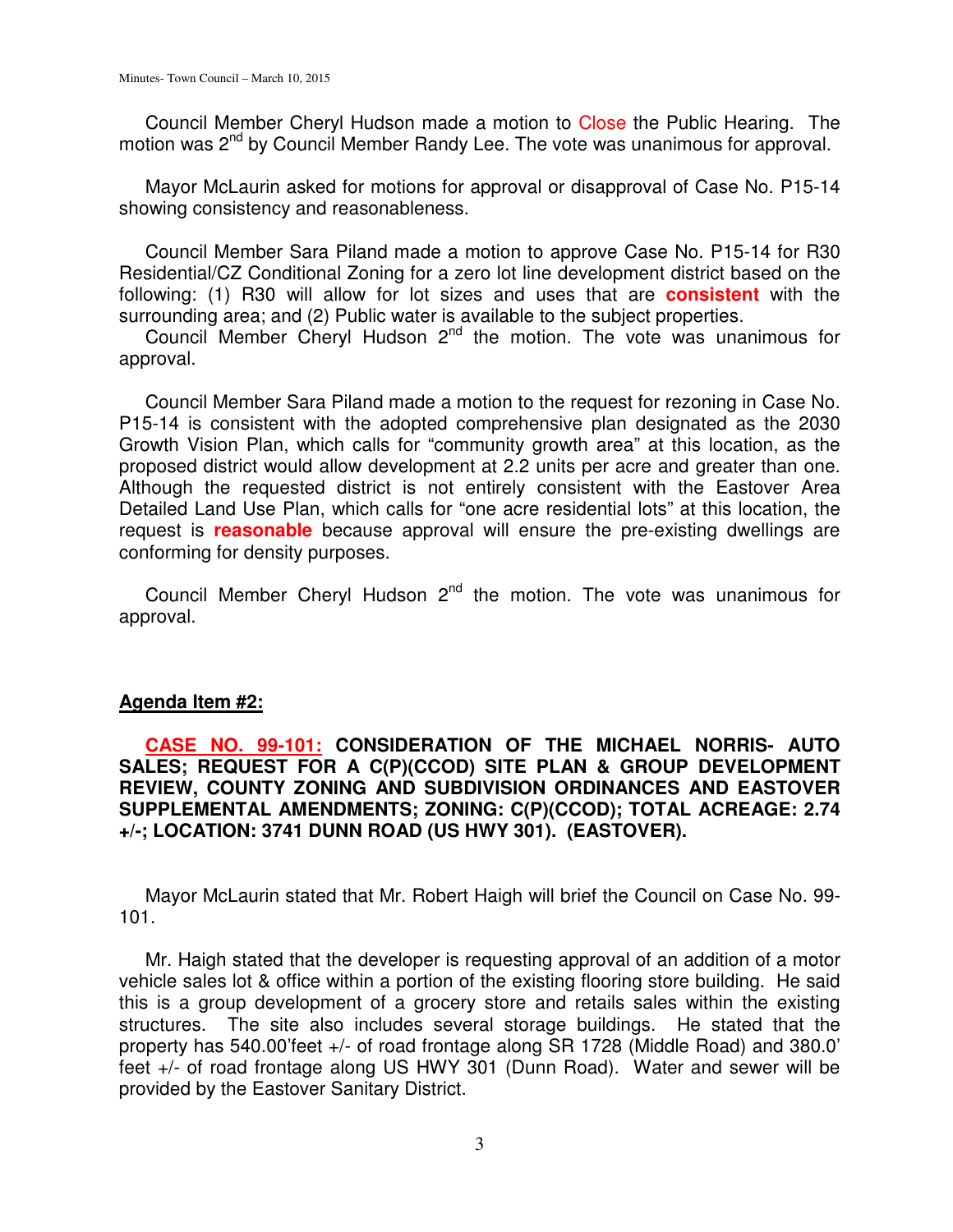Mayor McLaurin asked for discussion among Council.

 All Council Members were in agreement that the owners are in compliance (CP) in the Core Overlay District.

 Mayor McLaurin stated since there is no further discussion by Council. Mayor McLaurin asked for a motion to approve or disapprove Case No. 99-101.

 Council Member Cheryl Hudson made a motion to approve Case No. 99-101 with the conditions stated by the Planning Board. Council Member Randy Lee  $2^{nd}$  the motion. The vote was unanimous for approval.

## **Agenda Item #3:**

## **PUBLIC HEARING: CONSIDERATION OF THE UNITED STATES DEPARTMENT OF AGRICULTURE (USDA) LOAN PROPOSAL. PRESENTATION BY MR. LARRY SAMPSON.**

Mayor McLaurin **Opened** the Public Hearing on the USDA Loan Proposal.

 Mr. Larry Sampson from USDA briefed the Council on the Loan Proposal for the new Eastover Town Hall. He stated that USDA has offered \$1,623,000 loan amount. The term will be 40 years (480) months at a percentage rate of 3.75%, and will be lower at approval or closing date. He stated that the loan commitment expires March 10, 2017. The monthly amortization for a 40 years period with required monthly or quarterly automatic draft. Mr. Sampson stated that the Town will be required to establish a reserve account with monthly deposit of 10% of monthly payment amount until a balance equal to one year's payment of principal and interest is achieved. Mr. Sampson also stated that the Town can make additional principal payments if you wish.

 Mayor McLaurin asked if there were any discussion among Council. Council Member Sara Piland asked what the estimated cost will be. Mr. Sampson replied 2.2 Million to 3.0 Million.

 Mayor McLaurin asked for a motion to **close the Public Hearing** on the USDA Loan Proposal.

 Council Member Benny Pearce made a motion to close the Public Hearing. The motion was 2<sup>nd</sup> by Council Member Sara Piland. The vote was unanimous for approval.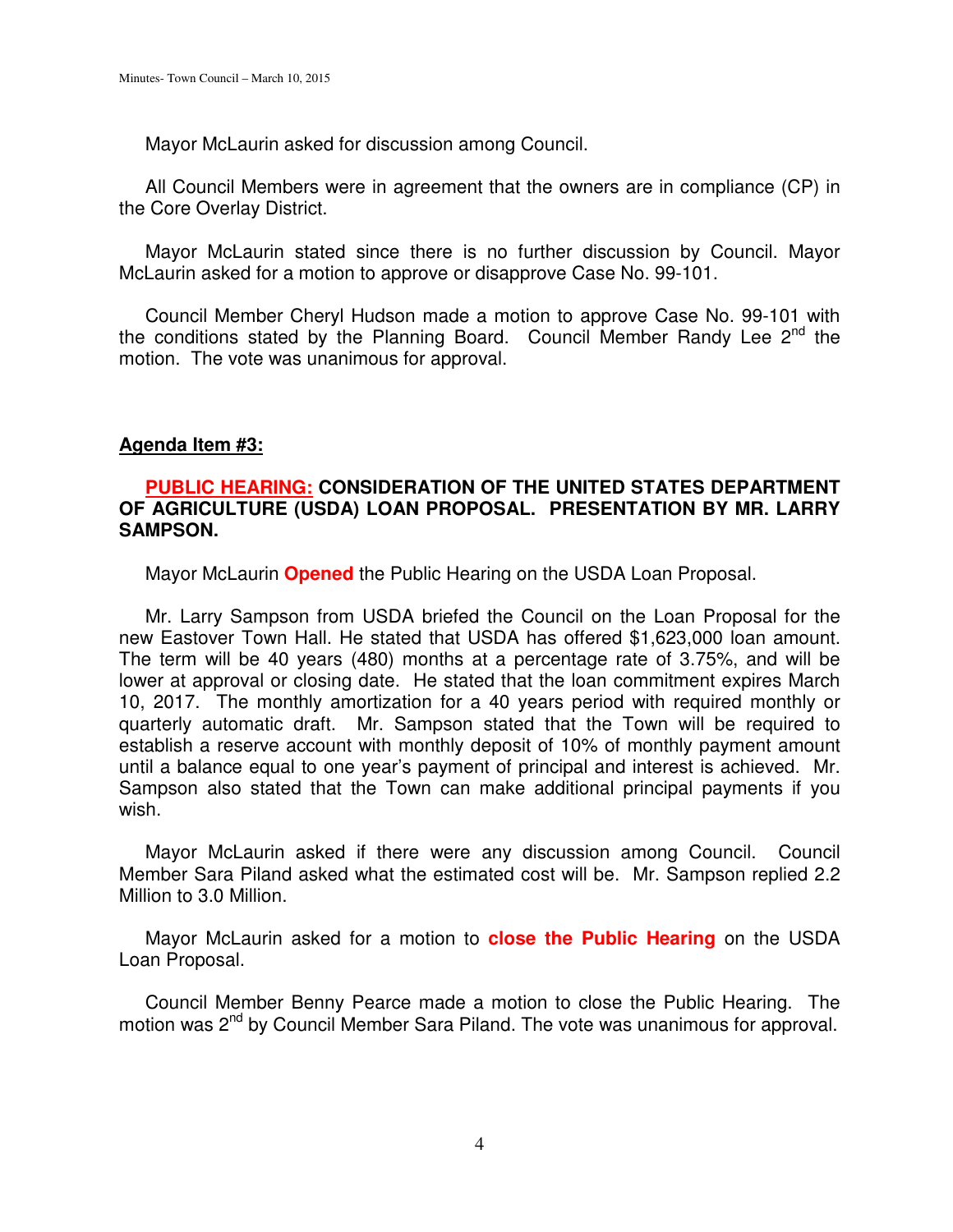Mayor McLaurin asked for a motion to approve or disapprove the USDA Loan Proposal.

 Council Member Sara Piland made a motion to **approve** the USDA Loan Proposal at \$1,623,000 for a 40 year term, at 3.75% interest rate. Council Member Cheryl Hudson 2<sup>nd</sup> the motion. The vote was unanimous for approval.

# **Agenda Item #4:**

# **PUBLIC HEARING: CLOSURE OF PORTION OF WILLOWBRAE DRIVE IN THE LEXINGTON SUBDIVISION.**

 Mayor McLaurin **Opened** the Public Hearing on the closure of a portion of Willowbrae Drive in the Lexington Subdivision.

 Mr. Kim Nazarchyk stated that the Homeowners Association of the Lexington Subdivision has made an Escrow payment to the Town of Eastover in the amount of \$1000 to cover the expenses such as advertisements, signs, attorney fee, etc. The property in question will be split between the two homeowners, therefore closing the end of Willowbrae Drive. The Town Attorney will prepare the legal work to separate the partial of street for the two individuals.

Mayor McLaurin asked if there were any discussion by Council.

 Mayor McLaurin asked for a motion to **Close the Public Hearing** on the partial closure of Willowbrae Drive in the Lexington Subdivision.

 Council Member Cheryl Hudson made a motion to **close** the Public Hearing. The motion was 2<sup>nd</sup> by Council Member Benny Pearce. The vote was unanimous for approval.

Mayor McLaurin asked for a motion to **approve or disapprove** the partial closure of Willowbrae Drive in the Lexington Subdivision.

 Council Member Lawrence Buffaloe made a motion to a**pprove** the partial closure of Willowbrae Drive in the Lexington Subdivision. The motion was 2<sup>nd</sup> by Council Member Cheryl Hudson. The vote was unanimous for approval.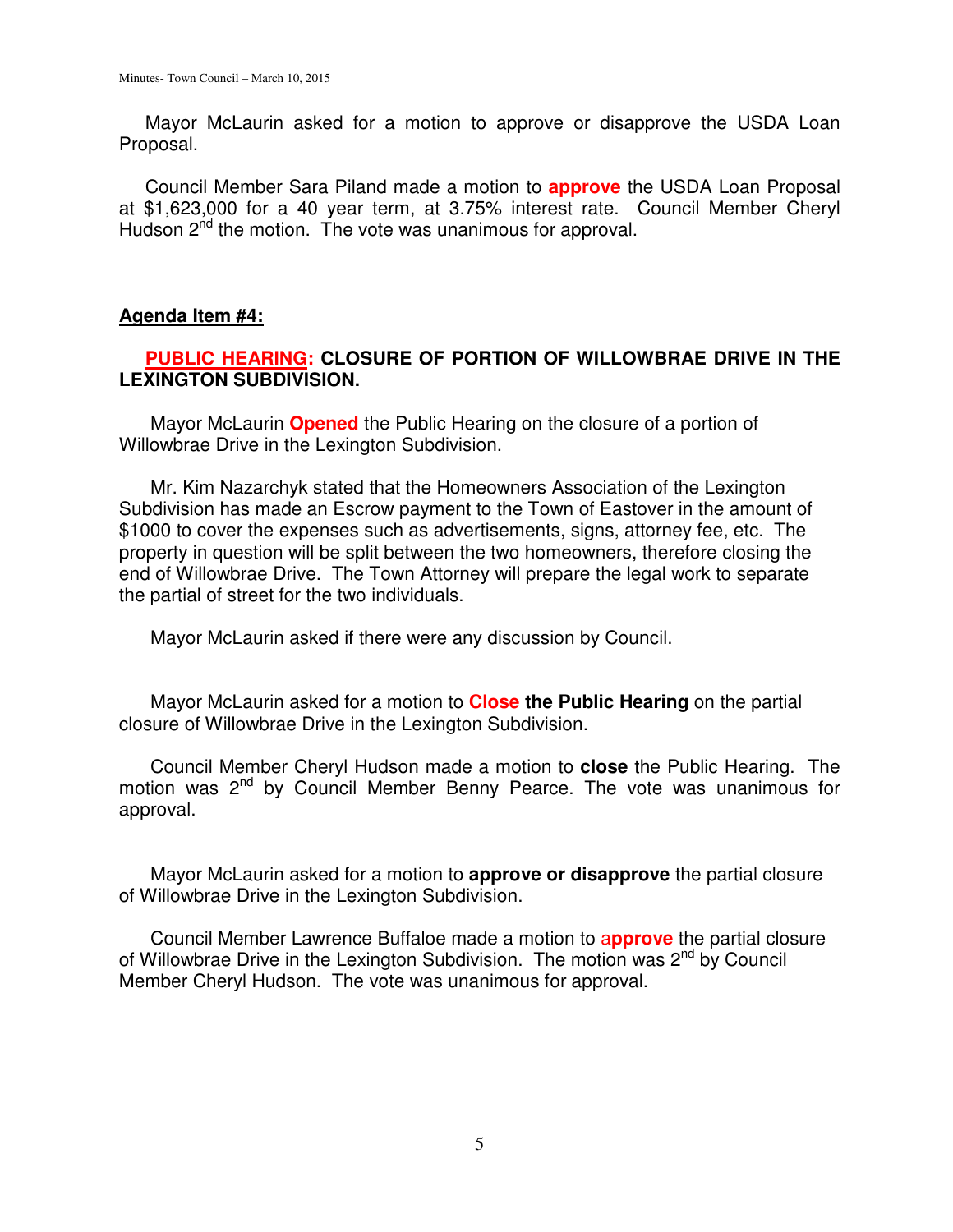#### **VII. RECEIVE MAYOR'S UPDATE.**

 Mayor McLaurin stated that there will be a meeting on March 11, 2015 at 8:30 a.m. at the Eastover Town Hall with Mr. Michael Gibson, Mr. Kenny Fulcher, Mr. Henry Bowden, and Mr. Trei Williams concerning the Eastover Ball Park.

 Mayor McLaurin stated someone cut donuts with a vehicle on the property where the Eastover Town Hall will be built. This caused a lot of damage and also damaged some of the surrounding property as well.

#### **VIII. RECEIVE TOWN COUNCIL UPDATE.**

 Council Member Sara Piland stated that she would like to see our Deputy at the Soccer Field and Walking Trail during certain hours, as it is isolated. She said several people had mentioned it to her.

 Council Member Sara Piland stated that she wants to end being on the FAMPO Board and would like to recommend Council Member Cheryl Hudson to take her place on this Board.

 Mayor McLaurin asked for a motion to approve or disapprove Council Member Hudson serving on the FAMPO Board.

 Council Member Lawrence Buffaloe made a motion to approve the appointment of Council Member Cheryl Hudson to the FAMPO Board. The motion was  $2^{nd}$  by Benny Pearce. The vote was unanimous for approval.

 Council Member Cheryl Hudson stated that the Town needs to provide a tent 20x30 for Historical artifacts for Heritage Day. The Town has paid a portion of this each year. The Town's cost will be \$219.35 for the tent. Mr. Willie Geddie and Mr. Andy Smith will man the Artifacts Tent on Heritage Day.

 Council Member Hudson stated that we also we need three Deputies, portable toilets, and hand-washing stations for Heritage Day.

 Council Member Sara Piland made a motion to authorize the Town Manager to pay these expenses for the Town's Heritage Day. Council Member Randy Lee 2<sup>nd</sup> the motion. The vote was unanimous for approval.

 Council Member Cheryl Hudson asked if Solar Panels could be installed in the new Town Hall Building. She asked Mr. Nazarchyk if the Architect was too far along in planning for this to be added. Mr. Nazarchyk stated that it was not. Council Member Sara Piland stated that she wanted Architect Chris Frank to help us stay green.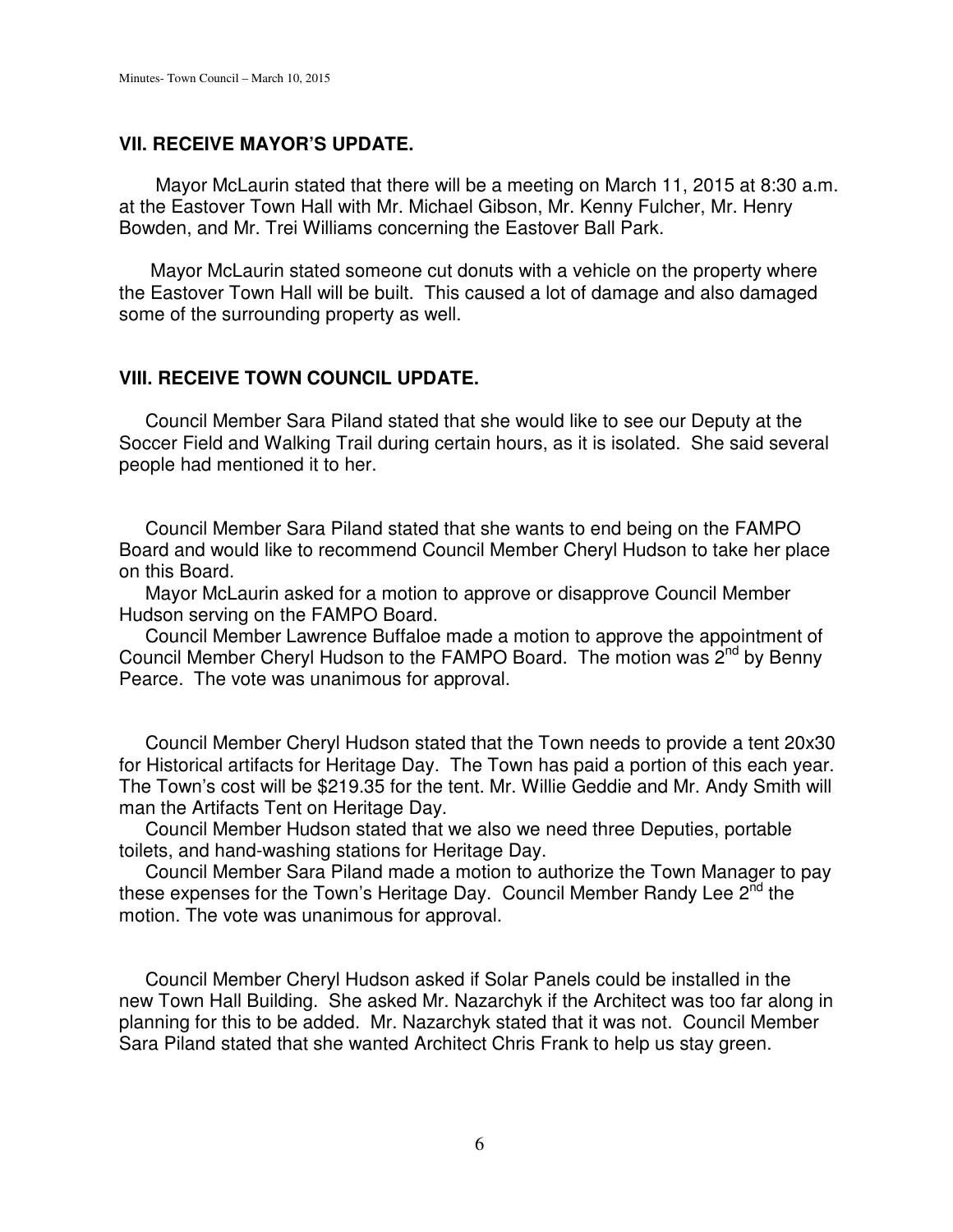Council Member Cheryl Hudson asked the Town Manager to talk with the representative from Sustainable Hills to determine if the Eastover Community Center Building would be an adequate location for their Produce Distribution Program.

## **IX. RECEIVE TOWN MANAGER'S UPDATE.**

 Mr. Nazarchyk stated that he had talked with two individuals that have owned concrete fences. He was told by both individuals that they may not last. Each individual recommended a vinyl fence, as theirs still looks good after 18 years. Council Member Piland said she still liked the wrought iron fence but would be happy with the vinyl fence.

 Mr. Nazarchyk stated that on Thursday, March 12, 2015 at 3 p.m. on Planning and Budget meeting will be held at the Community Center.

 Mr. Nazarchyk stated that 17 speakers signed up to speak at the Coastal Pipe Line Meeting held on Monday, March 9, 2015 at the Pine Forest Senior High School. He stated that several people are concerned about leakage from the pipe line that will affect our ground water.

 Mr. Nazarchyk stated that there will be a meeting with the engineer from Raleigh concerning the Flea Hill Drainage.

 Mr. Nazarchyk stated that the State Railroad Proposal's plan is to not come through Fayetteville. Council Member Sara Piland requested that the Town Manager prepare a letter or Resolution and have the State reconsider and have the State Rail System come through Fayetteville.

 Council Member Sara Piland made a motion to have a letter or Resolution sent to the State for reconsideration. The motion was 2<sup>nd</sup> by Council Member Cheryl Hudson. The vote was unanimous for approval.

Mr. Harold M. Brady, NC Department of Environmental & Natural Resources (NCDENR), Raleigh, NC in late January 2015

 Mr. Nazarchyk stated that a Resolution was sent to Mr. Harold M. Brady, NC Department of Environmental & Natural Resources (NCDENR), Raleigh, NC in late January 2015. The Resolution was in opposition of the transfer of water from the Cape Fear River into the Neuse River, instead of returning the water to the Cape Fear River.